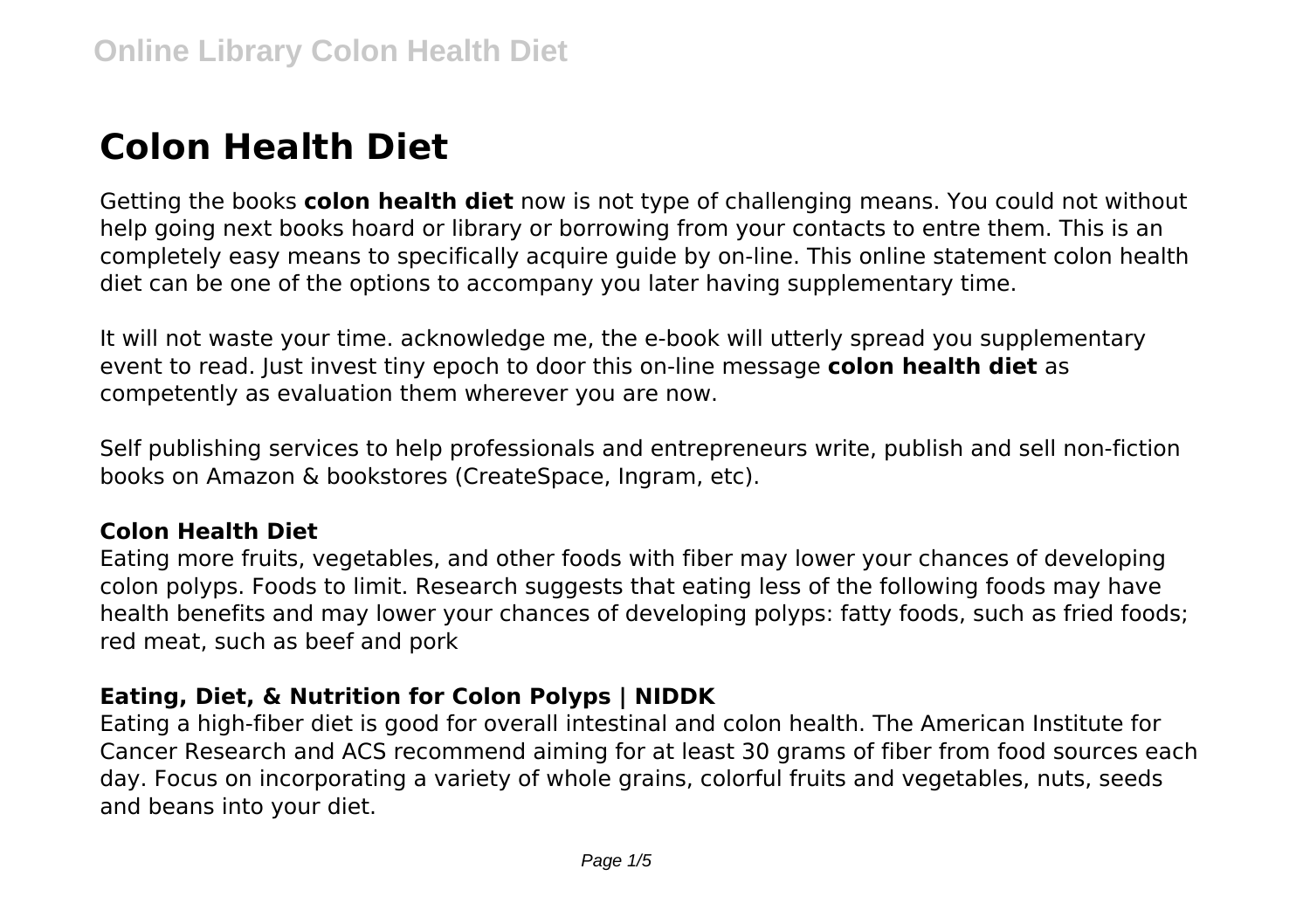# **Eating for a Healthy Colon | Rush System**

Many health-conscious peoplemen can recite their cholesterol counts and, blood pressure readings, and PSA levels without even glancing at their medical records. ... Diverticular disease of the colon is preventable. A high-fiber diet will sharply reduce the risk of developing diverticula — and even after the pouches form, dietary fiber will ...

## **Diverticular disease of the colon - Harvard Health**

However, there's no evidence that colon cleansing produces these effects or is beneficial at all. And colon cleansing can sometimes be harmful. In fact, coffee enemas sometimes used in colon cleansing have been linked to several deaths. Colon cleansing can also cause less serious side effects, such as cramping, bloating, diarrhea, nausea and ...

## **Colon cleansing: Is it helpful or harmful? - Mayo Clinic**

Studies have shown that omega-3 fats help maintain and even improve cell health in the colon. Include regular servings of healthy fats to help prevent colon polyps. Healthy fats are found in a wide variety of foods. Include a serving of these foods daily to help protect your colon and prevent the formation of polyps.

# **How to Alter Your Diet to Avoid Colon Polyps: 15 Steps**

Research suggests that colon cancer survivors who eat a diet high in fruits, nuts, vegetables, whole grains, chicken, and fish may live longer than survivors who eat more refined sugars, fats, and ...

# **A Diet Plan for Before and After Colon Cancer Treatment**

The procedure involves removing the affected part of your colon to prevent the progression of condition or stop bleeding. After surgery, it's typical to stay in the health center for a few days. Doctors typically recommend a liquid diet, followed by a soft diet as soon as you're discharged.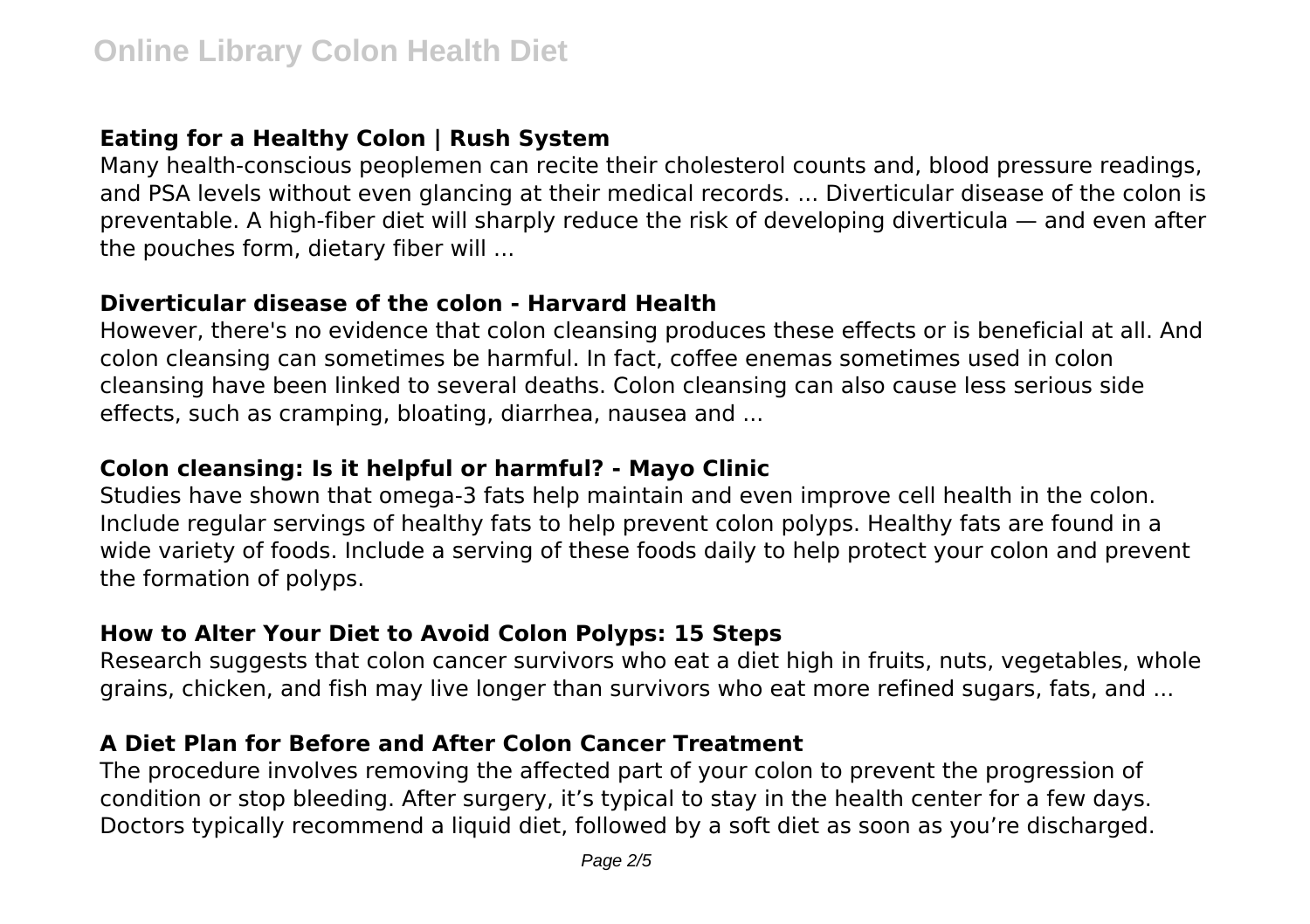Eating After Colon Surgery Clear Liquids

## **Diet After Colon Resection Surgery: what you should know**

Most types of colitis are treated using medication and changes to diet. The goal of treatment for colon inflammation is to reduce the inflammation-causing symptoms. ... . niddk.nih.gov/health ...

#### **Inflamed Colon: Causes, Symptoms, and Treatment - Healthline**

Colon cleansing is really a strange fad, says Ruth Kava, PhD, RD, director of nutrition at the American Council on Science and Health in New York City. â The body can cleanse itself quite well.

#### **Colon Cleansers: Are They Safe? - WebMD**

The Takeaway on the Function of the Sigmoid Colon and Warding Off Related Health Issues. While the sigmoid colon plays a role in waste removal from the body, too much pressure in this area can ...

## **How Diverticulitis Affects the Sigmoid Colon | Everyday Health**

That starts with your diet, which can affect your risk for colon cancer. In fact, certain foods may increase your likelihood of developing colon cancer by as much as 37 percent. Dr. Protyniak calls out three foods that you should avoid to reduce your risk of developing colon cancer. Processed and red meats. If processed and red meats like bacon ...

# **3 foods that may increase your risk of colon cancer**

Ulcerative colitis (UC): Inflammation affects the entire inner lining of the colon. Crohn's disease (CD): Inflammation can be in any part of the digestive tract and in all layers of tissue. There may be unaffected areas mixed with inflamed ones. When inflammation is only found in the colon, it is known as Crohn's colitis.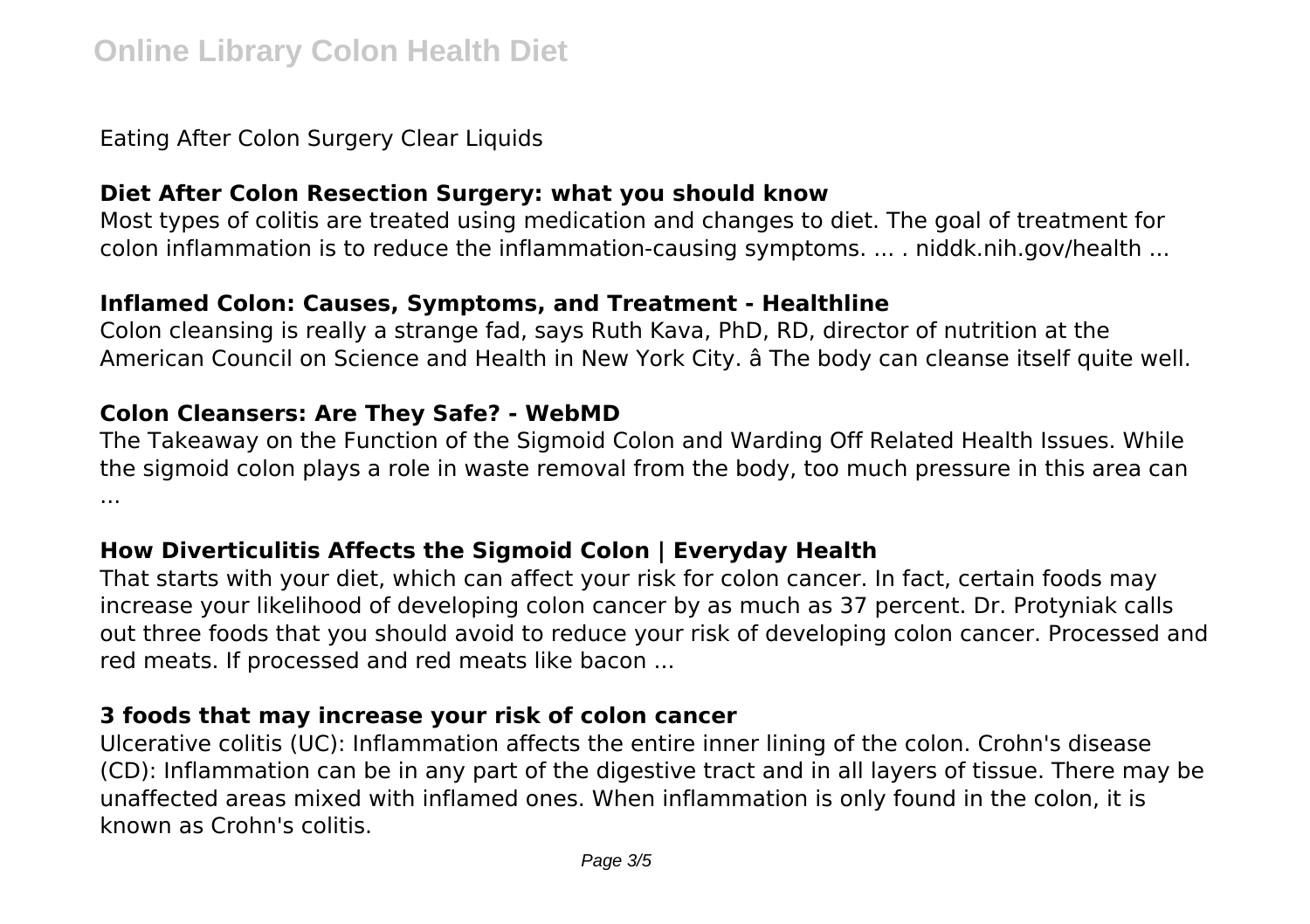## **Inflamed Colon: Causes and Risk Factors - Verywell Health**

BIOHM optimizes digestive health by combining good bacteria, good fungi, and a powerful digestive enzyme proven to help break down digestive plaque. This allows BIOHM's Probiotic formula helps to maintain, support, and optimize the balance of the entire microbiome in the digestive system.\*

## **BIOHM Health | Gut Health & Probiotic Supplements**

Health Plus Super Colon Cleanse: 10-Day Cleanse -Detox | 3 Cleanses, 120 Count (Pack of 1) Health Plus Colon Cleanse - Natural Daily Fiber - Gluten Free, Detox, Heart Healthy (12 Ounces, 48 Servings) Renew Life® Adult Cleanse - Bowel Cleanse Colon Support, Constipation Relief - Dairy & Soy Free - 150 Vegetarian Capsules

# **Super Colon Cleanse, 530mg, 240 Count (Pack of 1) : Health & Household**

Diet. Three days before your procedure, you should begin a "low-residue diet" to limit high-fiber foods, which your colon takes longer to clear. High-fiber foods that you should avoid include: Wholegrain breads, oatmeal/cereals, granola; Nuts, seeds, raw/dried vegetables or fruit (NO salads) Beverages with pulp

## **Colonoscopy Prep Instructions - UCLA Health**

Colon polyps can lead to cancer if not detected and removed. Therefore, it makes sense to learn more about them and what you can do to prevent them. Modifying your diet can provide health benefits, and evidence suggests that you can lower your chances of developing polyps and colorectal cancer by adapting the following healthy habits:

# **Can Diet Play a Role in Preventing Polyps? - Colon & Rectal Surgery ...**

10 Signs of Colon Cancer. Finding out you have colon cancer can be an unnerving experience. Not